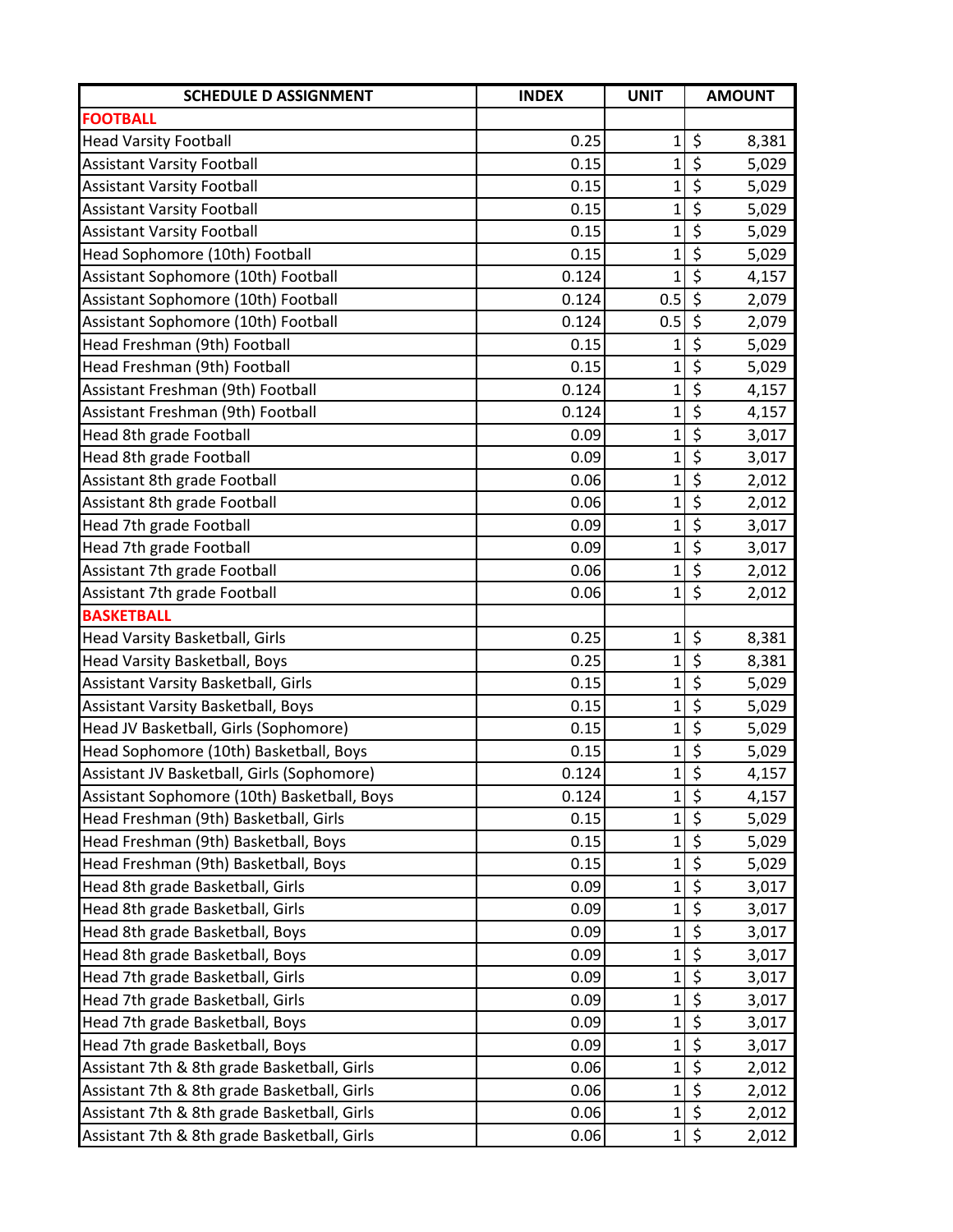| Assistant 7th & 8th grade Basketball, Boys   | 0.06  | $\mathbf 1$    | \$                      | 2,012 |
|----------------------------------------------|-------|----------------|-------------------------|-------|
| Assistant 7th & 8th grade Basketball, Boys   | 0.06  | $\mathbf 1$    | \$                      | 2,012 |
| Assistant 7th & 8th grade Basketball, Boys   | 0.06  | $\mathbf{1}$   | \$                      | 2,012 |
| Assistant 7th & 8th grade Basketball, Boys   | 0.06  | $\overline{1}$ | $\zeta$                 | 2,012 |
| <b>WRESTLING</b>                             |       |                |                         |       |
| <b>Head Varsity Wrestling</b>                | 0.25  | $\mathbf 1$    | \$                      | 8,381 |
| <b>Assistant Varsity Wrestling</b>           | 0.15  | $\mathbf 1$    | \$                      | 5,029 |
| <b>Girls Wrestling Head Coach</b>            | 0.25  | $\mathbf 1$    | \$                      | 8,381 |
| <b>Girls Wrestling Assistant Coach</b>       | 0.15  | $\mathbf 1$    | \$                      | 5,029 |
| Head Sophomore (10th) Wrestling              | 0.15  | $\mathbf{1}$   | $\overline{\xi}$        | 5,029 |
| Assistant Sophomore (10th) Wrestling         | 0.124 | $\mathbf 1$    | \$                      | 4,157 |
| Head Freshman (9th) Wrestling                | 0.15  | $\mathbf 1$    | $\overline{\xi}$        | 5,029 |
| Head 7th & 8th grade Wrestling               | 0.09  | $\mathbf{1}$   | \$                      | 3,017 |
| Assistant 7th & 8th grade Wrestling          | 0.06  | $\mathbf{1}$   | \$                      | 2,012 |
| <b>CROSS COUNTRY</b>                         |       |                |                         |       |
| Head Varsity Cross Country, Girls            | 0.17  | 1              | \$                      | 5,699 |
| Head Varsity Cross Country, Boys             | 0.17  | $\overline{1}$ | $\overline{\xi}$        | 5,699 |
| <b>Assistant Varsity Cross Country</b>       | 0.124 | 1              | \$                      | 4,157 |
| Cross Country, Middle School                 | 0.09  | 1              | \$                      | 3,017 |
| Assistant 7th & 8th grade Cross Country (MS) | 0.06  | $\mathbf 1$    | \$                      | 2,012 |
| <b>TRACK</b>                                 |       |                |                         |       |
| <b>Head Varsity Track, Girls</b>             | 0.17  | 0.5            | $\zeta$                 | 2,850 |
| <b>Head Varsity Track, Girls</b>             | 0.17  | 0.5            | $\zeta$                 | 2,850 |
| <b>Head Varsity Track, Boys</b>              | 0.17  | 1              | $\zeta$                 | 5,699 |
| <b>Assistant Varsity Track, Girls</b>        | 0.124 | 0.5            | \$                      | 2,079 |
| <b>Assistant Varsity Track, Girls</b>        | 0.124 | 0.5            | \$                      | 2,079 |
| <b>Assistant Varsity Track, Girls</b>        | 0.124 | 1              | \$                      | 4,157 |
| <b>Assistant Varsity Track, Girls</b>        | 0.124 | $\mathbf{1}$   | \$                      | 4,157 |
| <b>Assistant Varsity Track, Boys</b>         | 0.124 | $\mathbf{1}$   | $\overline{\mathbf{S}}$ | 4,157 |
| <b>Assistant Varsity Track, Boys</b>         | 0.124 | 1              | \$                      | 4,157 |
| <b>Assistant Varsity Track, Boys</b>         | 0.124 | $\mathbf{1}$   | $\overline{\xi}$        | 4,157 |
| Head 7th & 8th grade Track, Girls            | 0.09  | $\mathbf 1$    | \$                      | 3,017 |
| Head 7th & 8th grade Track, Boys             | 0.09  | $\mathbf 1$    | \$                      | 3,017 |
| Assistant 7th & 8th grade Track, Girls       | 0.06  | $\mathbf 1$    | $\overline{\xi}$        | 2,012 |
| Assistant 7th & 8th grade Track, Girls       | 0.06  | $\mathbf 1$    | \$                      | 2,012 |
| Assistant 7th & 8th grade Track, Boys        | 0.06  | $\mathbf{1}$   | $\overline{\xi}$        | 2,012 |
| Assistant 7th & 8th grade Track, Boys        | 0.06  | 1              | \$                      | 2,012 |
| <b>BASEBALL</b>                              |       |                |                         |       |
| <b>Head Varsity Baseball</b>                 | 0.17  | 1              | \$                      | 5,699 |
| <b>Assistant Varsity Baseball</b>            | 0.124 | $\mathbf 1$    | \$                      | 4,157 |
| Head Sophomore (10th) Baseball               | 0.124 | $\mathbf 1$    | $\overline{\xi}$        | 4,157 |
| <b>Head Freshman Baseball</b>                | 0.124 | 1              | \$                      | 4,157 |
| <b>SOFTBALL</b>                              |       |                |                         |       |
| <b>Head Varsity Softball</b>                 | 0.17  | 1              | \$                      | 5,699 |
| <b>Assistant Varsity Softball</b>            | 0.124 | $\mathbf 1$    | \$                      | 4,157 |
| <b>Head JV Softball</b>                      | 0.124 | $\mathbf{1}$   | \$                      | 4,157 |
| Head Freshman/Assistant JV Softball          | 0.124 | 1              | \$                      | 4,157 |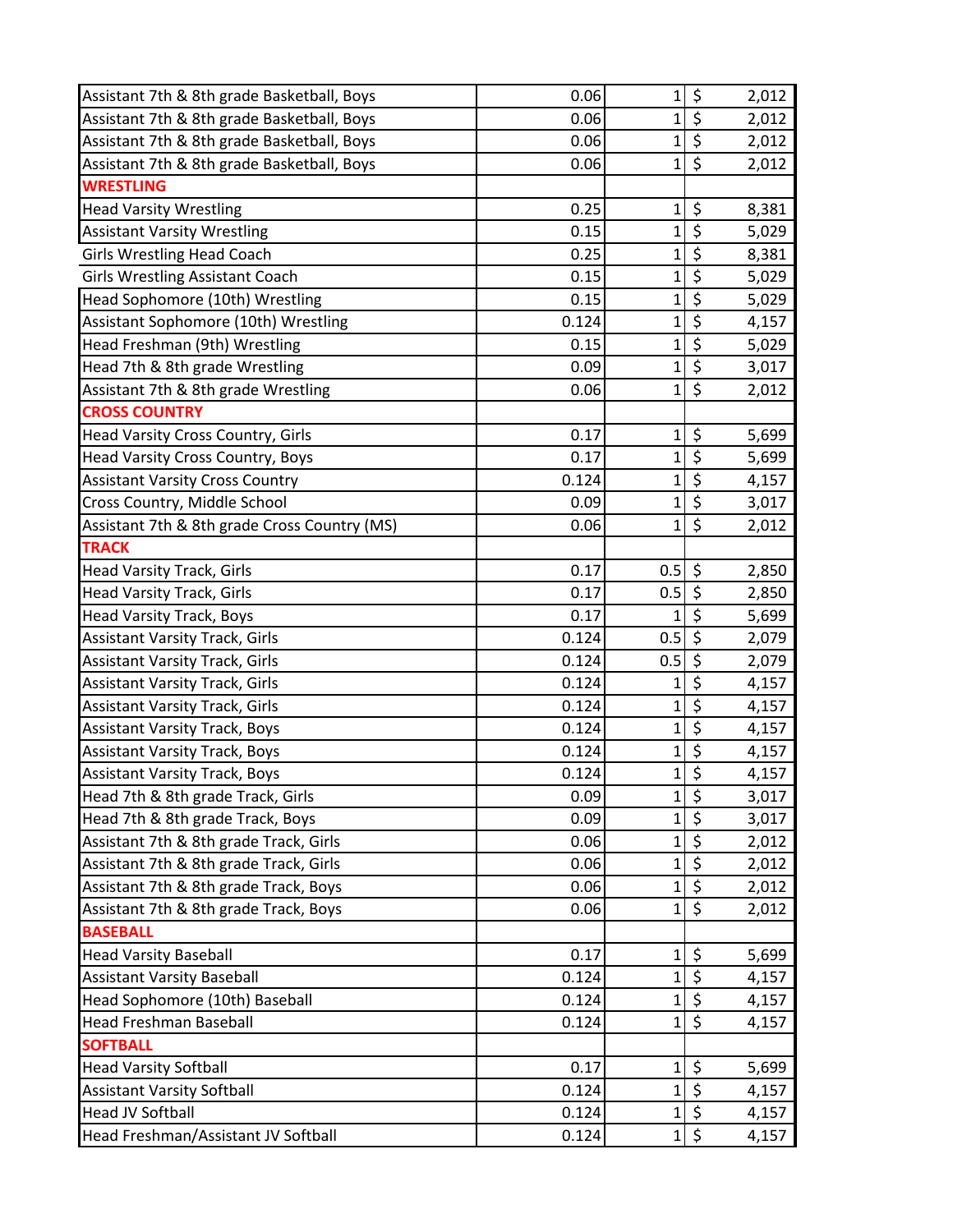| <b>GOLF</b>                                    |             |              |                        |        |
|------------------------------------------------|-------------|--------------|------------------------|--------|
| <b>Head Varsity Golf, Girls</b>                | 0.17        | $1\vert$     | \$                     | 5,699  |
| <b>Head Varsity Golf, Boys</b>                 | 0.17        | 0.5          | \$                     | 2,850  |
| Head Varsity Golf, Boys                        | 0.17        | 0.5          | $\zeta$                | 2,850  |
| <b>TENNIS</b>                                  |             |              |                        |        |
| Head Varsity Tennis, Girls                     | 0.17        | $\mathbf 1$  | \$                     | 5,699  |
| <b>Head Varsity Tennis, Boys</b>               | 0.17        | $\mathbf 1$  | \$                     | 5,699  |
| <b>Assistant Varsity Tennis</b>                | 0.124       | $\mathbf{1}$ | \$                     | 4,157  |
| <b>SOCCER</b>                                  |             |              |                        |        |
| <b>Head Varsity Soccer, Girls</b>              | 0.17        | $\mathbf 1$  | \$                     | 5,699  |
| <b>Head Varsity Soccer, Boys</b>               | 0.17        | $\mathbf 1$  | \$                     | 5,699  |
| <b>Assistant Varsity Soccer, Girls</b>         | 0.124       | $\mathbf{1}$ | $\overline{\varsigma}$ | 4,157  |
| <b>Assistant Varsity Soccer, Girls</b>         | 0.124       | 0.5          | $\zeta$                | 2,079  |
| <b>Assistant Varsity Soccer, Girls</b>         | 0.124       | 0.5          | \$                     | 2,079  |
| <b>Assistant Varsity Soccer, Boys</b>          | 0.124       | $\mathbf{1}$ | \$                     | 4,157  |
| <b>Assistant Varsity Soccer, Boys</b>          | 0.124       | $\mathbf{1}$ | $\zeta$                | 4,157  |
| <b>SWIMMING</b>                                |             |              |                        |        |
| <b>Head Varsity Swimming, Girls</b>            | 0.17        | $\mathbf 1$  | \$                     | 5,699  |
| <b>Head Varsity Swimming, Boys</b>             | 0.17        | $\mathbf{1}$ | $\overline{\varsigma}$ | 5,699  |
| <b>Assistant Varsity Swimming, Girls</b>       | 0.124       | 0.5          | $\zeta$                | 2,079  |
| <b>Assistant Varsity Swimming, Girls</b>       | 0.124       | 0.5          | \$                     | 2,079  |
| <b>Assistant Varsity Swimming, Boys</b>        | 0.124       | $\mathbf{1}$ | \$                     | 4,157  |
| 7th & 8th grade Swimming, Girls                | 0.09        | $\mathbf 1$  | $\zeta$                | 3,017  |
| 7th & 8th grade Swimming, Boys                 | 0.09        | $\mathbf{1}$ | \$                     | 3,017  |
| <b>VOLLEYBALL</b>                              |             |              |                        |        |
| <b>Head Varsity Volleyball</b>                 | 0.17        | $\mathbf 1$  | \$                     | 5,699  |
| <b>Assistant Varsity Volleyball</b>            | 0.124       | $\mathbf 1$  | \$                     | 4,157  |
| Head JV Volleyball (Sophomore)                 | 0.124       | $\mathbf 1$  | \$                     | 4,157  |
| Head Freshman (9th) Volleyball                 | 0.124       | $\mathbf 1$  | \$                     | 4,157  |
| Head Freshman (9th) Volleyball                 | 0.124       | $\mathbf{1}$ | \$                     | 4,157  |
| Head 8th grade Volleyball                      | 0.09        | $\mathbf{1}$ | $\overline{\xi}$       | 3,017  |
| Head 8th grade Volleyball                      | 0.09        | $\mathbf 1$  | $\zeta$                | 3,017  |
| Head 7th grade Volleyball                      | 0.09        | $\mathbf 1$  | \$                     | 3,017  |
| Head 7th grade Volleyball                      | 0.09        | $\mathbf 1$  | \$                     | 3,017  |
| Assistant 7th & 8th grade Volleyball           | 0.06        | $\mathbf 1$  | \$                     | 2,012  |
| Assistant 7th & 8th grade Volleyball           | 0.06        | $\mathbf 1$  | \$                     | 2,012  |
| Assistant 7th & 8th grade Volleyball           | 0.06        | $\mathbf 1$  | \$                     | 2,012  |
| Assistant 7th & 8th grade Volleyball           | 0.06        | $\mathbf{1}$ | \$                     | 2,012  |
| <b>BOWLING</b>                                 |             |              |                        |        |
| <b>Head Varsity Bowling (Boys)</b>             | 0.17        | $0.5$ \$     |                        | 2,850  |
| <b>Head Varsity Bowling (Girls)</b>            | 0.17        | $0.5$ \$     |                        | 2,850  |
| <b>Other Sports Related</b>                    |             |              |                        |        |
| Strength and Conditioning Coach/Fitness Center | 0.3225      | $\mathbf 1$  | \$                     | 10,812 |
| <b>Varsity Trainer</b>                         | 0.28        | $\mathbf 1$  | \$                     | 9,387  |
| Varsity Trainer (.50 paid from District)       | 0.28        | 0.5          | $\zeta$                | 4,694  |
| Varsity Trainer (.50 paid from Activity)       | 0.28        | 0.5          | \$                     | 4,694  |
| Head Intramural Program (MS)                   | 0.157999099 | $1\vert$     | \$                     | 5,297  |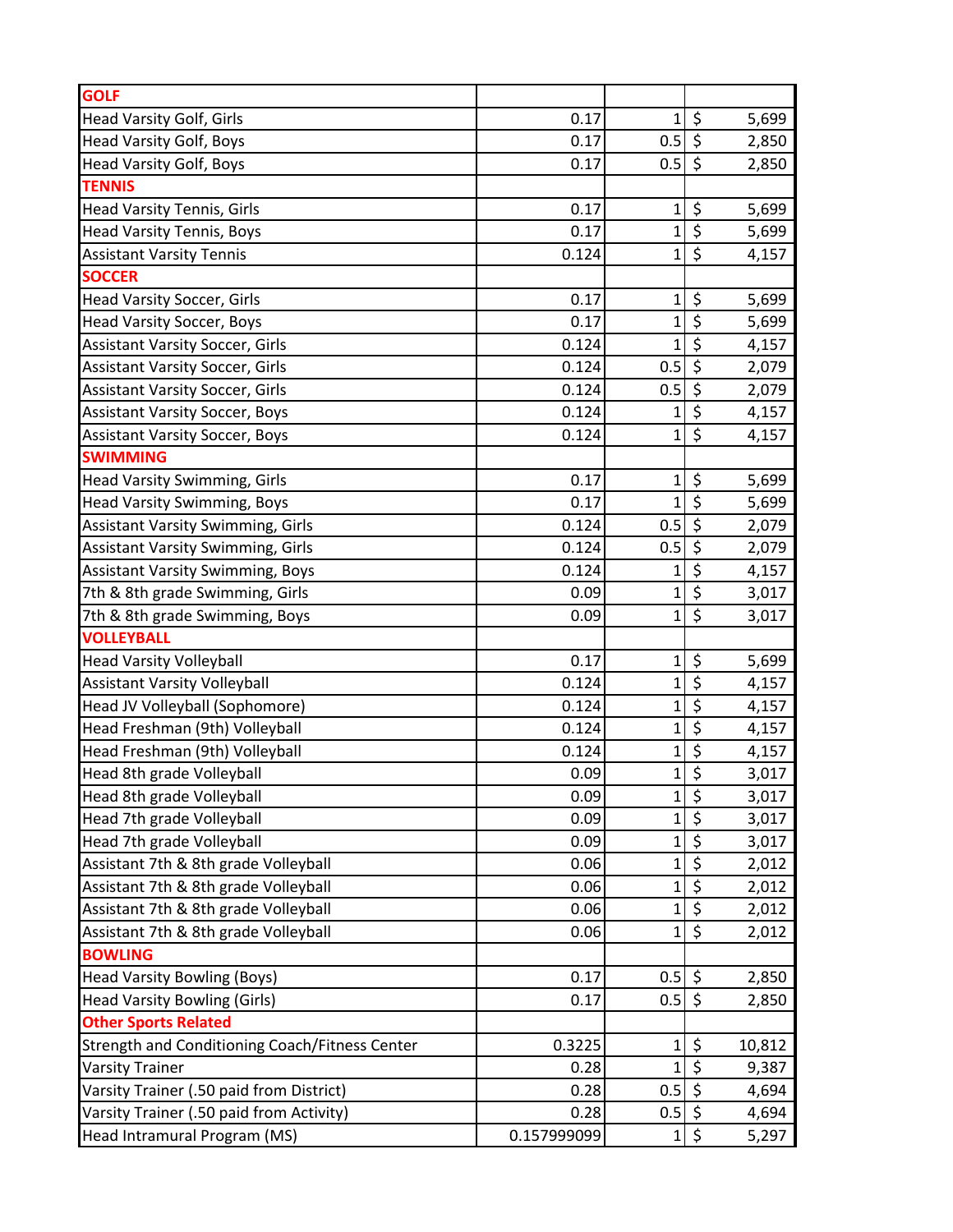| Head Intramural Program (MS)                    | 0.157999099 | 1            | \$                              | 5,297 |
|-------------------------------------------------|-------------|--------------|---------------------------------|-------|
| Director Elementary PE/Intra-Extramural         | 0.157999099 | $\mathbf{1}$ | \$                              | 5,297 |
| 5th grade Intra-Extramural                      | 0.152       | $\mathbf 1$  | $\overline{\xi}$                | 5,096 |
| 5th grade Intra-Extramural                      | 0.152       | 1            | \$                              | 5,096 |
| 5th grade Intra-Extramural                      | 0.152       | $\mathbf 1$  | $\overline{\xi}$                | 5,096 |
| 5th grade Intra-Extramural                      | 0.152       | 1            | \$                              | 5,096 |
| 5th grade Intra-Extramural                      | 0.152       | 0.5          | $\zeta$                         | 2,548 |
| 5th grade Intra-Extramural                      | 0.152       | 0.5          | ऽ                               | 2,548 |
| 5th grade Intra-Extramural                      | 0.152       | 0.25         | $\zeta$                         | 1,274 |
| 5th grade Intra-Extramural                      | 0.152       | 0.75         | $\zeta$                         | 3,822 |
| Athletic Director (MS)                          | 0.25        | 1            | \$                              | 8,381 |
| Assistant Intramural (MS/Fall)                  | 0.038       | $\mathbf 1$  | $\overline{\varsigma}$          | 1,274 |
| Assistant Intramural (MS/Early Spring)          | 0.038       | 1            | \$                              | 1,274 |
| Assistant Intramural (MS/Late Spring)           | 0.038       | $\mathbf 1$  | $\overline{\boldsymbol{\zeta}}$ | 1,274 |
| Assistant Intramural (MS/Football)              | 0.038       | $\mathbf 1$  | \$                              | 1,274 |
| Assistant Intramural (MS/Football)              | 0.038       | $\mathbf 1$  | \$                              | 1,274 |
| Assistant Intramural (MS/Basketball)            | 0.038       | $\mathbf{1}$ | $\overline{\varsigma}$          | 1,274 |
| Assistant Intramural (MS/Wrestling)             | 0.038       | $\mathbf 1$  | \$                              | 1,274 |
| Cheerleading (HS)                               | 0.15        | $\mathbf 1$  | \$                              | 5,029 |
| <b>Assistant Cheerleading (HS)</b>              | 0.07        | $\mathbf 1$  | \$                              | 2,347 |
| <b>Assistant Cheerleading (HS)</b>              | 0.07        | $\mathbf{1}$ | \$                              | 2,347 |
| Dance/Drill Team Supervisor (HS)                | 0.150022533 | 0.5          | $\zeta$                         | 2,515 |
| Dance/Drill Team Supervisor (HS)                | 0.150022533 | 0.5          | $\zeta$                         | 2,515 |
| <b>FINE ARTS</b>                                |             |              |                                 |       |
| Instrumental - Director (HS)                    | 0.25        | 1            | \$                              | 8,381 |
| Instrumental - Director (HS)                    | 0.25        | 1            | \$                              | 8,381 |
| Instrumental - Director/Drumline (HS)           | 0.09        | $\mathbf{1}$ | \$                              | 3,017 |
| Instrumental - Director/Jazz Band Director (MS) | 0.12        | $\mathbf 1$  | \$                              | 4,023 |
| Instrumental - Director (MS)                    | 0.09        | $\mathbf 1$  | $\overline{\boldsymbol{\zeta}}$ | 3,017 |
| Instrumental - Director (Elem)                  | 0.09        | $\mathbf 1$  | \$                              | 3,017 |
| Instrumental - Director (Elem)                  | 0.09        | $\mathbf{1}$ | $\overline{\xi}$                | 3,017 |
| Vocal - Director/Show Choir (HS)                | 0.25        | $\mathbf{1}$ | \$                              | 8,381 |
| Vocal - Director/Prep Choir/Musical (HS)        | 0.25        | $\mathbf 1$  | $\zeta$                         | 8,381 |
| Vocal - Director (MS)                           | 0.09        | $\mathbf 1$  | \$                              | 3,017 |
| Vocal - Director (MS)                           | 0.09        | $\mathbf 1$  | \$                              | 3,017 |
| Orchestra - Director (HS)                       | 0.15        | $\mathbf 1$  | $\overline{\xi}$                | 5,029 |
| Orchestra - Director (MS)                       | 0.09        | $\mathbf 1$  | \$                              | 3,017 |
| Orchestra - Director (Elem)                     | 0.09        | 1            | \$                              | 3,017 |
| Orchestra - Director (Elem)                     | 0.09        | $\mathbf 1$  | \$                              | 3,017 |
| Drama/Musical - Director (HS)                   | 0.25        | 1            | \$                              | 8,381 |
| Drama - Director (MS)                           | 0.045       | 1            | $\overline{\xi}$                | 1,509 |
| Drama - Assistant Director (MS)                 | 0.025       | 1            | $\zeta$                         | 838   |
| Musical - Director (MS)                         | 0.045       | 0.5          | $\zeta$                         | 754   |
| Musical - Director (MS)                         | 0.045       | 0.5          | \$                              | 754   |
| Speech/Debate - Director (HS)                   | 0.2         | $\mathbf{1}$ | $\zeta$                         | 6,705 |
| Speech/Debate - AssistantDirector (HS)          | 0.12        | 0.5          | $\zeta$                         | 2,012 |
| Speech/Debate - AssistantDirector (HS)          | 0.12        | $0.5$ \$     |                                 | 2,012 |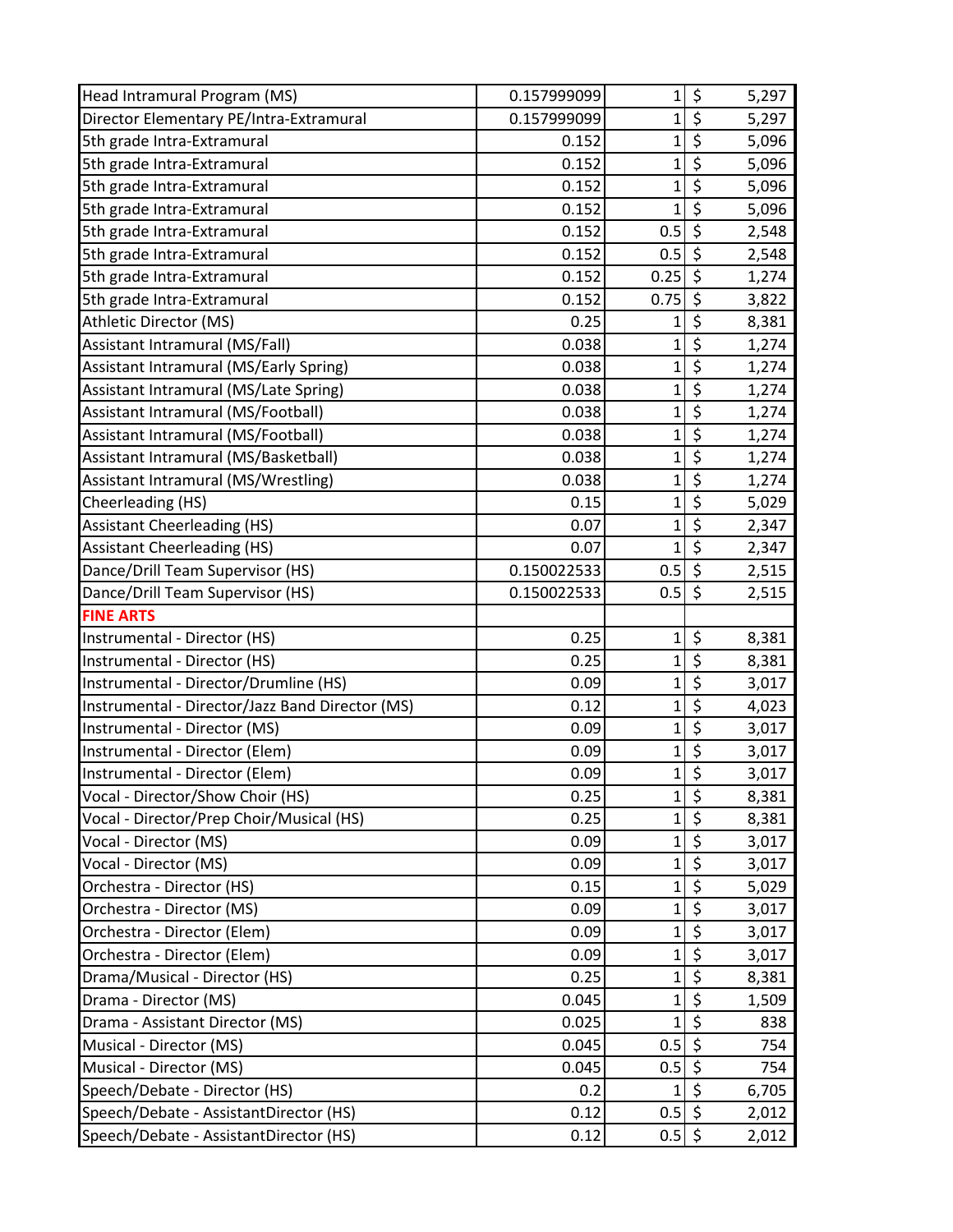| Newspaper (HS)                                           | 0.108021631 | $\mathbf{1}$ | \$                              | 3,621 |
|----------------------------------------------------------|-------------|--------------|---------------------------------|-------|
| Newspaper (MS)                                           | 0.075       | 0.5          | $\zeta$                         | 1,257 |
| Newspaper (MS)                                           | 0.075       | $0.5$ \$     |                                 | 1,257 |
| Yearbook (HS)                                            | 0.108021631 | 1            | \$                              | 3,621 |
| <b>Club Sponsor</b>                                      |             |              |                                 |       |
| Club Sponsor (HS) (German)                               | 0.040018026 | 1            | \$                              | 1,342 |
| Club Sponsor (HS) (FBLA)                                 | 0.04        | 0.5          | $\zeta$                         | 671   |
| Club Sponsor (HS) (FBLA)                                 | 0.04        | 0.5          | $\overline{\mathcal{S}}$        | 671   |
| Club Sponsor (HS) (FCCLA)                                | 0.04        | $\mathbf 1$  | \$                              | 1,341 |
| Club Sponsor (HS) (SAVE) (Peer Educators)                | 0.040018026 | $\mathbf{1}$ | $\overline{\xi}$                | 1,342 |
| Club Sponsor (HS) (French)                               | 0.040018026 | $\mathbf 1$  | \$                              | 1,342 |
| Club Sponsor (HS) (Thespian)                             | 0.040018026 | $\mathbf{1}$ | $\overline{\mathcal{S}}$        | 1,342 |
| Club Sponsor (HS) (Art)                                  | 0.040018026 | 0.5          | \$                              | 671   |
| Club Sponsor (HS) (Art)                                  | 0.040018026 | 0.5          | $\zeta$                         | 671   |
| Club Sponsor (HS) (National Honor Society)               | 0.040018026 | $\mathbf 1$  | \$                              | 1,342 |
| Club Sponsor (HS) (Key)                                  | 0.040018026 | $\mathbf 1$  | \$                              | 1,342 |
| Club Sponsor (HS) (RSVP)                                 | 0.040018026 | $\mathbf{1}$ | $\overline{\xi}$                | 1,342 |
| Club Sponsor (HS) (Spanish)                              | 0.040018026 | $\mathbf 1$  | \$                              | 1,342 |
| Club Sponsor (HS) (Science)                              | 0.040018026 | $\mathbf 1$  | $\overline{\xi}$                | 1,342 |
| Club Sponsor (HS) (AMICUS) (Best Buddies)                | 0.040018026 | $\mathbf 1$  | $\overline{\boldsymbol{\zeta}}$ | 1,342 |
| Club Sponsor (HS) (Scholastic Bowl)                      | 0.040018026 | $\mathbf 1$  | \$                              | 1,342 |
| Club Sponsor (HS) (Black Voices Matter, BVM)             | 0.0400      | $\mathbf{1}$ | $\overline{\xi}$                | 1,342 |
| Club Sponsor (HS) Gay Straight Alliance, GSA)            | 0.0400      | $\mathbf{1}$ | \$                              | 1,342 |
| Club Sponsor (HS) (Dungeons and Dragons, D&D)            | 0.0400      | $\mathbf{1}$ | $\overline{\xi}$                | 1,342 |
| Club Sponsor (HS) (Aviation Club)                        | 0.0400      | $\mathbf 1$  | \$                              | 1,342 |
| Club Sponsor (MS) (Computer)                             | 0.040018026 | $\mathbf{1}$ | \$                              | 1,342 |
| Club Sponsor (MS) (Art)                                  | 0.040018026 | $\mathbf{1}$ | $\overline{\xi}$                | 1,342 |
| Club Sponsor (MS) (Science)                              | 0.040018026 | $\mathbf{1}$ | \$                              | 1,342 |
| <b>Trip Exchanges (International)</b>                    |             |              |                                 |       |
| England (travel Fall even yrs / host Spring odd yrs)     | 0.057       | $\mathbf 1$  | \$                              | 1,911 |
| Costa Rica (travel June even yrs / host Fall odd yrs)    | 0.057       | $\mathbf{1}$ | $\overline{\xi}$                | 1,911 |
| German (GAPP) (travel June even yrs / host Fall odd yrs) | 0.057       | $\mathbf{1}$ | \$                              | 1,911 |
| France (travel June even yrs)                            | 0.057       | $\mathbf{1}$ | $\zeta$                         | 1,911 |
| <b>Misc</b>                                              |             |              |                                 |       |
| <b>Head Nurse</b>                                        | 0.040018026 | $\mathbf 1$  | \$                              | 1,342 |
| <b>Head Guidance</b>                                     | 0.040018026 | $\mathbf{1}$ | $\overline{\xi}$                | 1,342 |
| <b>Lunchroom Supervision, All levels</b>                 |             |              |                                 |       |
| Lunchroom Supervision (MT)                               | 0.045       | $\mathbf 1$  | \$                              | 1,509 |
| Lunchroom Supervision (PN)                               | 0.045       | $\mathbf{1}$ | \$                              | 1,509 |
| Lunchroom Supervision (GW)                               | 0.045       | $\mathbf{1}$ | \$                              | 1,509 |
| Lunchroom Supervision (NA)                               | 0.045       | $\mathbf 1$  | $\overline{\xi}$                | 1,509 |
| Lunchroom Supervision (TJ)                               | 0.045       | $\mathbf 1$  | \$                              | 1,509 |
| Lunchroom Supervision (HH)                               | 0.045       | $\mathbf 1$  | $\overline{\boldsymbol{\zeta}}$ | 1,509 |
| Lunchroom Supervision (MS)                               | 0.045       | $\mathbf 1$  | \$                              | 1,509 |
| Lunchroom Supervision (MS)                               | 0.045       | $\mathbf{1}$ | $\overline{\boldsymbol{\zeta}}$ | 1,509 |
| Lunchroom Supervision (MS)                               | 0.045       | $\mathbf{1}$ | \$                              | 1,509 |
| Lunchroom Supervision (MS)                               | 0.045       | $\mathbf 1$  | \$                              | 1,509 |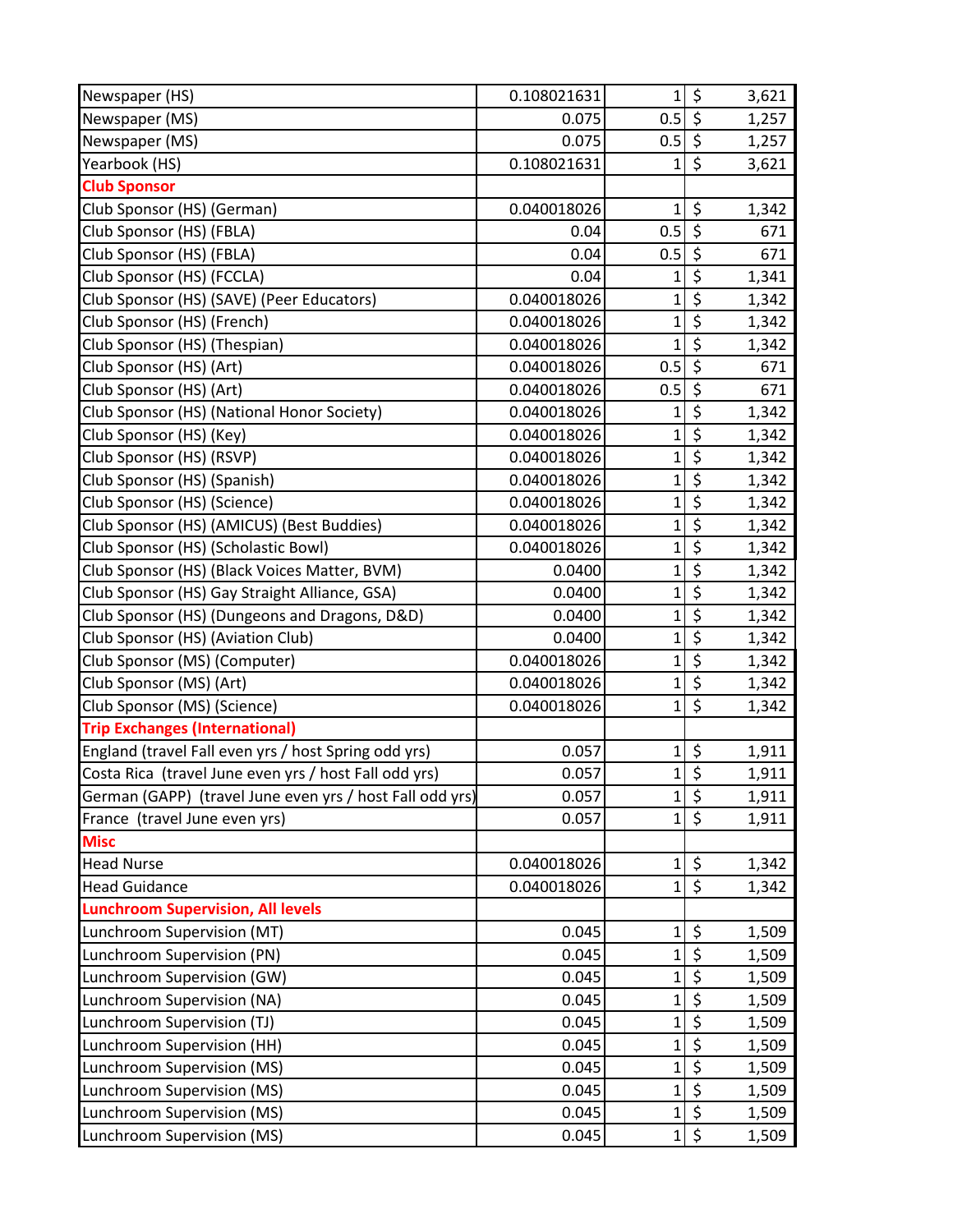| Lunchroom Supervision (MS)                  | 0.045       | 1              | \$                              | 1,509 |
|---------------------------------------------|-------------|----------------|---------------------------------|-------|
| Lunchroom Supervision (MS)                  | 0.045       | $\mathbf{1}$   | \$                              | 1,509 |
| Lunchroom Supervision (MS)                  | 0.045       | $\mathbf 1$    | $\overline{\xi}$                | 1,509 |
| Lunchroom Supervision (MS)                  | 0.045       | $\mathbf{1}$   | \$                              | 1,509 |
| Lunchroom Supervision (MS)                  | 0.045       | $\mathbf 1$    | $\overline{\xi}$                | 1,509 |
| Lunchroom Supervision (HS)                  | 0.091       | 0.25           | $\zeta$                         | 763   |
| Lunchroom Supervision (HS)                  | 0.091       | 0.25           | \$                              | 763   |
| Lunchroom Supervision (HS)                  | 0.091       | 0.5            | $\overline{\xi}$                | 1,525 |
| Lunchroom Supervision (HS)                  | 0.091       | $\mathbf 1$    | \$                              | 3,051 |
| Lunchroom Supervision (HS)                  | 0.091       | $\mathbf{1}$   | \$                              | 3,051 |
| <b>Safety Patrol, Elementary</b>            |             |                |                                 |       |
| Safety Patrol, Elementary                   | 0.040018026 | $\mathbf 1$    | \$                              | 1,342 |
| Safety Patrol, Elementary                   | 0.040018026 | $\mathbf 1$    | \$                              | 1,342 |
| Safety Patrol, Elementary                   | 0.040018026 | $\mathbf 1$    | $\overline{\xi}$                | 1,342 |
| Safety Patrol, Elementary                   | 0.040018026 | $\mathbf{1}$   | $\overline{\boldsymbol{\zeta}}$ | 1,342 |
| Safety Patrol, Elementary                   | 0.040018026 | $\mathbf{1}$   | $\overline{\xi}$                | 1,342 |
| Planetarium Director                        | 0.091       | $\mathbf{1}$   | $\overline{\xi}$                | 3,051 |
| Planetarium Assistant Director              | 0.06399279  | $\mathbf 1$    | \$                              | 2,145 |
| <b>Student Council, All levels</b>          |             |                |                                 |       |
| <b>Student Council Co-Sponsor (HS)</b>      | 0.075       | $\mathbf 1$    | \$                              | 2,514 |
| <b>Student Council Co-Sponsor (HS)</b>      | 0.075       | $\mathbf{1}$   | \$                              | 2,514 |
| <b>Student Council Co-Sponsor (HS)</b>      | 0.075       | $\mathbf 1$    | $\overline{\xi}$                | 2,514 |
| <b>Student Council Sponsor (MS)</b>         | 0.040018026 | $\overline{1}$ | $\overline{\mathcal{S}}$        | 1,342 |
| <b>Student Council Sponsor (Elem)</b>       | 0.02        | 0.5            | $\overline{\xi}$                | 335   |
| <b>Student Council Sponsor (Elem)</b>       | 0.02        | 0.5            | \$                              | 335   |
| <b>Student Council Sponsor (Elem)</b>       | 0.02        | 1              | \$                              | 671   |
| <b>Student Council Sponsor (Elem)</b>       | 0.02        | $\mathbf{1}$   | $\overline{\xi}$                | 671   |
| <b>Student Council Sponsor (Elem)</b>       | 0.02        | $\mathbf{1}$   | $\zeta$                         | 671   |
| <b>Student Council Sponsor (Elem)</b>       | 0.02        | 0.5            | $\overline{\mathbf{v}}$         | 335   |
| <b>Student Council Sponsor (Elem)</b>       | 0.02        | 0.5            | $\overline{\boldsymbol{\zeta}}$ | 335   |
| <b>Student Council Sponsor (Elem)</b>       | 0.02        | $\mathbf 1$    | $\overline{\xi}$                | 671   |
| <b>House Leaders, Middle School</b>         |             |                |                                 |       |
| Team Leader, (MS)/6th grade House #1        | 0.086       | $\mathbf{1}$   | \$                              | 2,883 |
| Team Leader, (MS)/6th grade House #2        | 0.086       | $\mathbf 1$    | \$                              | 2,883 |
| Team Leader, (MS)/6th grade House #3        | 0.086       | $\mathbf{1}$   | \$                              | 2,883 |
| Team Leader, (MS)/7th grade House #1        | 0.086       | $\mathbf{1}$   | $\overline{\xi}$                | 2,883 |
| Team Leader, (MS)/7th grade House #2        | 0.086       | $\mathbf{1}$   | \$                              | 2,883 |
| Team Leader, (MS)/7th grade House #3        | 0.086       | $\mathbf 1$    | \$                              | 2,883 |
| Team Leader, (MS)/8th grade House #1        | 0.086       | 0.5            | $\zeta$                         | 1,442 |
| Team Leader, (MS)/8th grade House #1        | 0.086       | 0.5            | $\zeta$                         | 1,442 |
| Team Leader, (MS)/8th grade House #2        | 0.086       | $\mathbf 1$    | $\overline{\mathcal{S}}$        | 2,883 |
| Team Leader, (MS)/8th grade House #3        | 0.086       | $\mathbf{1}$   | $\zeta$                         | 2,883 |
| <b>Team Leaders, Elementary</b>             |             |                |                                 |       |
| Team Leader, Elementary/SpecEd              | 0.086       | 1              | \$                              | 2,883 |
| <b>Team Leaders, Middle School</b>          |             |                |                                 |       |
| Team Leader (MS)/Allied Arts                | 0.086       | $\mathbf 1$    | \$                              | 2,883 |
| Team Leader (MS)/Vocal & Instrumental Music | 0.086       | 1              | \$                              | 2,883 |